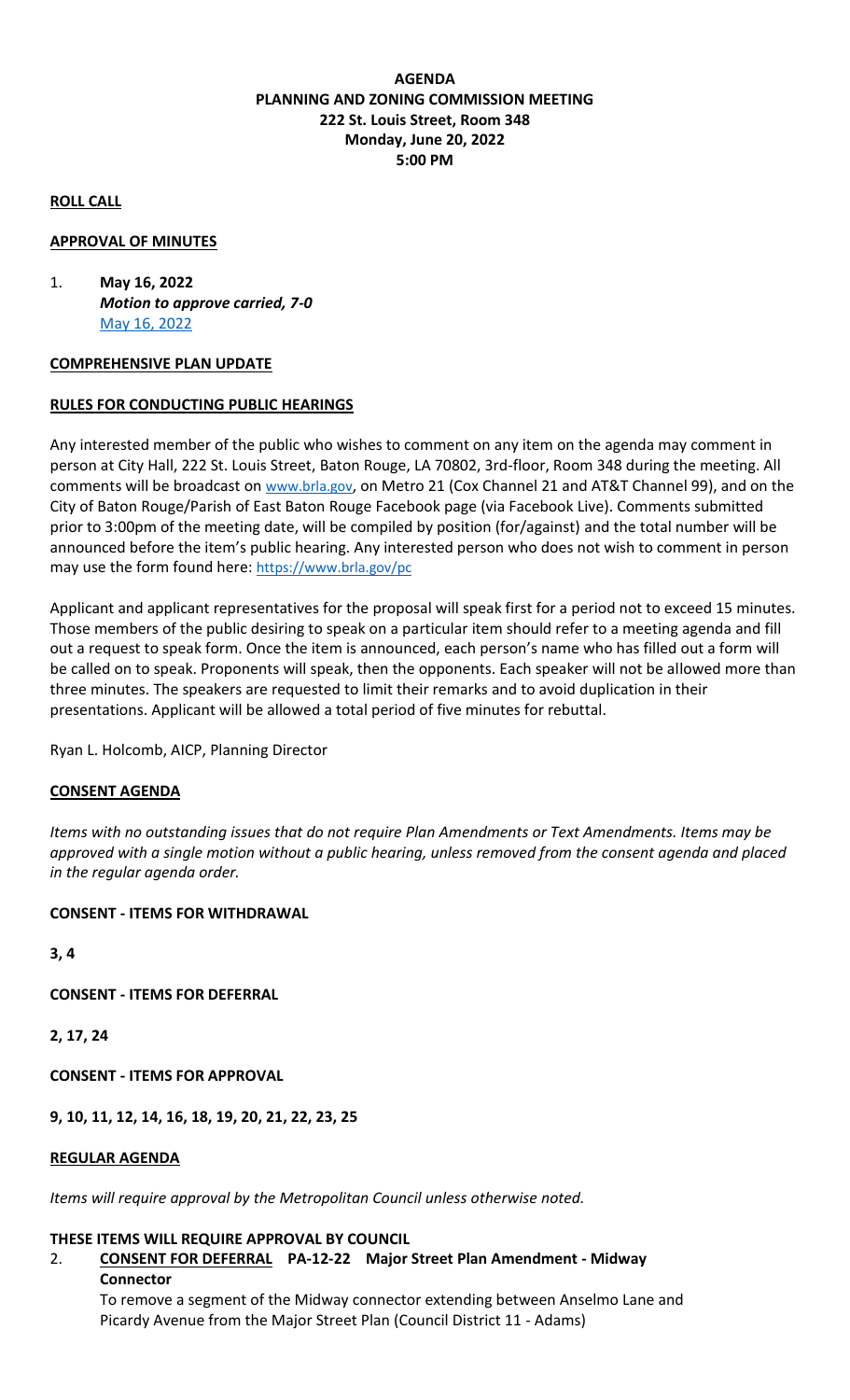## 3. **CONSENT FOR WITHDRAWAL PA-14-22 4663, 5000-5100, 5300-5400 and 5423 Joor Road**

To amend the Comprehensive Land Use Plan from Residential Neighborhood to Compact Neighborhood on property located on the west side of Joor Road, south of Greenwell Street, on Tracts E, F, G and H of the former Wilderness Plantation. Sections 47, 48 and 49, T6S, R1E, GLD, EBRP, LA (Council District 5 - Hurst) *Related to PUD-1-22* 

*Withdrawn by the applicant on June 13, 2022* [Application](http://hdlegisuite.brgov.com/attachments/2022/PA-14-22_9C887642.pdf) [Staff Report](http://hdlegisuite.brgov.com/attachments/2022/PA-14-22sr_35E14478.pdf)

## 4. **CONSENT FOR WITHDRAWAL PUD-1-22 Joor Place Concept Plan**

To rezone from Single Family Residential (A1) to Planned Unit Development (PUD) on property located on the west side of Joor Road, south of Greenwell Street, on Tracts E, F, G and H of the former Wilderness Plantation. Sections 47, 48 and 49, T6S, R1E, GLD, EBRP, LA (Council District 5 - Hurst) *Related to PA-14-22*

*Withdrawn by the applicant on June 13, 2022*  [Application](http://hdlegisuite.brgov.com/attachments/2022/PUD-1-22_47690ABC.pdf) [Staff Report](http://hdlegisuite.brgov.com/attachments/2022/PUD-1-22sr_2BEDD9E5.pdf) [Plans](http://hdlegisuite.brgov.com/attachments/2022/PUD-1-22%20PLANS_B6E0DE96.pdf)

## 5. **PA-15-22 2695 North Sherwood Forest Drive**

To amend the Comprehensive Land Use Plan from Institutional to Employment Center on property located on the west side of North Sherwood Forest Drive, north of South Choctaw Drive on Lot GSA PROP, GSA Depot Subdivision. Section 36, T6S, R1E, GLD, EBRP, LA (Council District 5 - Hurst)

**PLANNING STAFF FINDINGS:** Recommend approval, based upon examination of the area at a further level of detail and compatibility with surrounding uses *Related to Case 33-22*

*Motion to approve carried, 8-0*  [Application](http://hdlegisuite.brgov.com/attachments/2022/PA-15-22_B656FAA1.pdf) [Staff Report](http://hdlegisuite.brgov.com/attachments/2022/PA-15-22sr_350F85B9.pdf)

### 6. **Case 33-22 2695 North Sherwood Forest Drive**

To rezone from Light Industrial (M1) and Single Family Residential (A1) to Light Industrial (M1) on property located on the west side of North Sherwood Forest Drive, north of South Choctaw Drive on Lot GSA PROP, GSA Depot Subdivision. Section 36, T6S, R1E, GLD, EBRP, LA (Council District 5 - Hurst)

**PLANNING STAFF FINDINGS:** Staff certifies that the proposed request meets the criteria for a change of zoning, if the Plan Amendment is approved, being consistent with the Comprehensive Plan, compatible with surrounding uses, and conforming to the Unified Development Code requirements *Related to PA-15-22*

*Motion to approve carried, 8-0*  [Application](http://hdlegisuite.brgov.com/attachments/2022/Case%2033-22_3D9412EA.pdf) [Staff Report](http://hdlegisuite.brgov.com/attachments/2022/CASE%2033-22sr_4681E3D2.pdf)

## 7. **TA-5-22 Garage Setbacks**

Unified Development Code amendment to revise Chapter 17, Section 17.5.2.A.3, Garage Setbacks

**PLANNING STAFF FINDINGS:** Approval is recommended, based on consistency with the comprehensive plan and the need to create a more user friendly UDC *Motion to approve carried, 8-0* 

[Staff Report](http://hdlegisuite.brgov.com/attachments/2022/TA-5-22sr_FC42FB1E.pdf)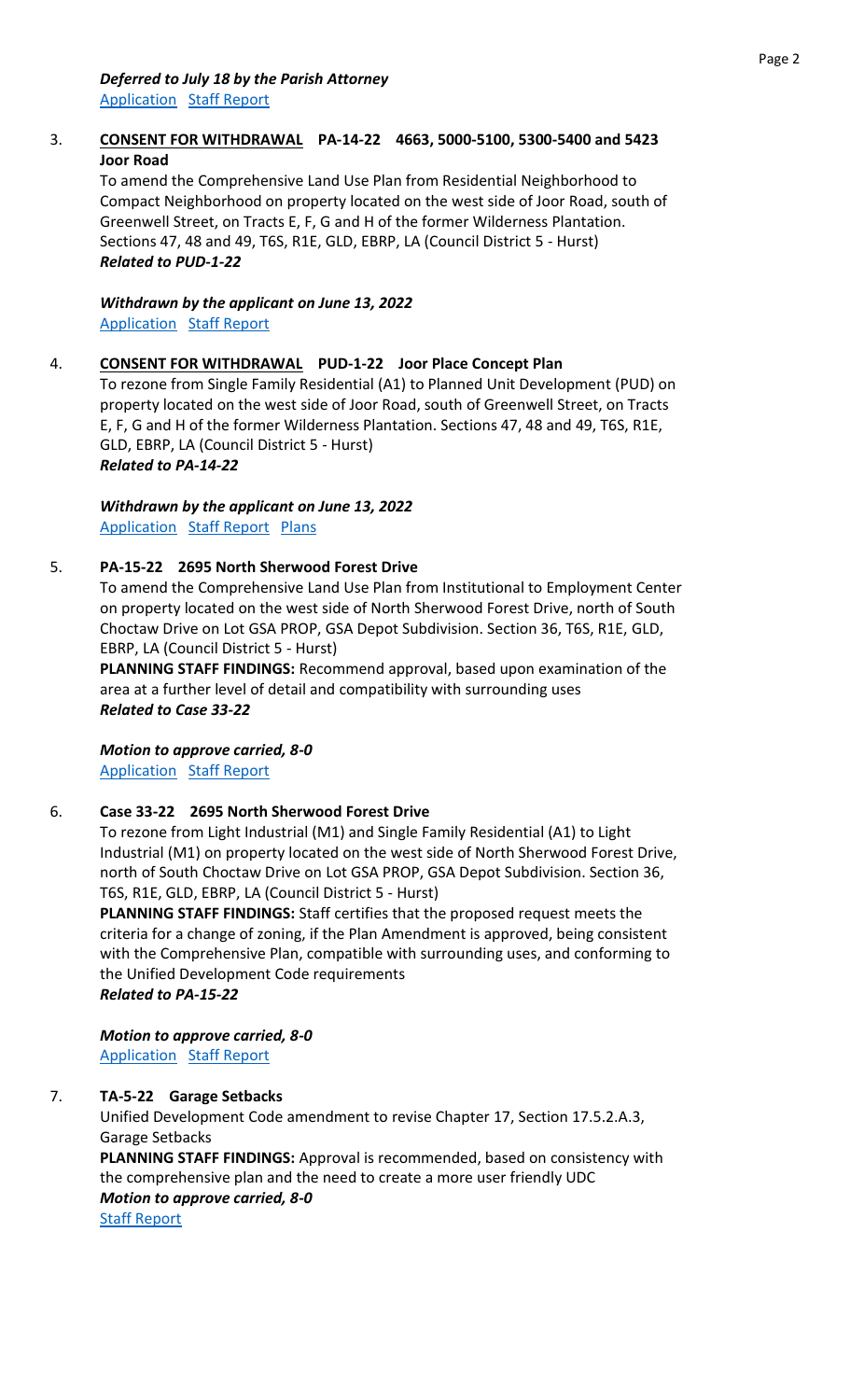## 8. **Case 35-22 415 Bedford Drive**

To rezone from Limited Residential (A3.1) and Light Commercial (C1) to Limited Residential (A3.1) on property located on the east side of Bedford Drive, north of Government Street, on a lot comprised on the North 40 feet of Lot 11 and South 30 feet of Lot 13 of the Ogden Park Subdivision. Section 81, T7S, R1E, GLD, EBRP, LA (Council District 10 - Coleman)

**PLANNING STAFF FINDINGS:** Staff certifies that the proposed request meets the criteria for a change of zoning, even though not consistent with the Comprehensive Plan, is compatible with surrounding uses and zoning, lessens the extent of inconsistency, and conforms to the Unified Development Code requirements

*Motion to approve carried, 8-0*  [Application](http://hdlegisuite.brgov.com/attachments/2022/Case%2035-22_8DA8274B.pdf) [Staff Report](http://hdlegisuite.brgov.com/attachments/2022/CASE%2035-22sr_73810FA7.pdf)

### 9. **CONSENT FOR APPROVAL Case 36-22 350 South Foster Drive**

To rezone from Light Commercial (C1) and Heavy Commercial One (HC1) to Heavy Commercial One (HC1) on property located on the west side of South Foster Drive, north of Government Street, on Lot A-1 of the William L. Albiton Tract. Section 82, T7S, R1E, GLD, EBRP, LA (Council District 7 - Cole)

**PLANNING STAFF FINDINGS:** Staff certifies that the proposed request meets the criteria for a change of zoning, being consistent with the Comprehensive Plan, compatible with surrounding uses, and conforming to the Unified Development Code requirements

#### *Motion to approve carried, 8-0*  [Application](http://hdlegisuite.brgov.com/attachments/2022/Case%2036-22_234F0DD0.pdf) [Staff Report](http://hdlegisuite.brgov.com/attachments/2022/CASE%2036-22sr_E25FD728.pdf)

### 10. **CONSENT FOR APPROVAL Case 37-22 8760 Greenwell Springs Road**

To rezone from Transition (B1) and Light Commercial (C1) to Heavy Commercial One (HC1) on property located on the south side of Greenwell Springs Road, east of Joyce Drive, on Lot Remainder of 17 of the Sunny Brooks Farm Subdivision. Section 4, T6S, R1E, GLD, EBRP, LA (Council District 6 - Dunn Jr.)

**PLANNING STAFF FINDINGS:** Staff certifies that the proposed request meets the criteria for a change of zoning, being consistent with the Comprehensive Plan, compatible with surrounding uses, and conforming to the Unified Development Code requirements

*Motion to approve carried, 8-0*  [Application](http://hdlegisuite.brgov.com/attachments/2022/Case%2037-22_65C7EF55.pdf) [Staff Report](http://hdlegisuite.brgov.com/attachments/2022/CASE%2037-22sr_A4C79199.pdf)

### 11. **CONSENT FOR APPROVAL Case 38-22 T 10811 Burbank Drive**

To rezone from Heavy Commercial (C2) to Commercial Alcoholic Beverage (restaurant)(C-AB-1) on property located on the north side of Burbank Drive, east of Bluebonnet Drive, on a portion of Lot 13 of the Gulf Union Property Subdivision. Section 51, T8S, R1E, GLD, EBRP, LA (Council District 3 - Gaudet) **PLANNING STAFF FINDINGS:** Staff certifies that the proposed request meets the criteria for a change of zoning, being consistent with the Comprehensive Plan, compatible with surrounding uses, and conforming to the Unified Development Code requirements

*Motion to approve carried, 8-0*  [Application](http://hdlegisuite.brgov.com/attachments/2022/Case%2038-22_95560FD2.pdf) [Staff Report](http://hdlegisuite.brgov.com/attachments/2022/CASE%2038-22sr_EED758F2.pdf)

### 12. **CONSENT FOR APPROVAL Case 39-22 216 Lee Drive, Suite D**

To rezone from Heavy Commercial (C2) to Commercial Alcoholic Beverage (bar and lounge)(C-AB-2) on property located on the east side of Lee Drive, north of Highland Road, on a portion of Lot A-3-1-A of the H.J. Nolan Tract. Section 45, T7S, R1E, GLD, EBRP, LA (Council District 12 - Racca)

**PLANNING STAFF FINDINGS:** Staff certifies that the proposed request meets the criteria for a change of zoning, being consistent with the Comprehensive Plan, compatible with surrounding uses, and conforming to the Unified Development Code requirements

*Motion to approve carried, 8-0*  **[Application](http://hdlegisuite.brgov.com/attachments/2022/Case%2039-22_8DF35737.pdf) [Staff Report](http://hdlegisuite.brgov.com/attachments/2022/CASE%2039-22sr_9B9661C3.pdf)**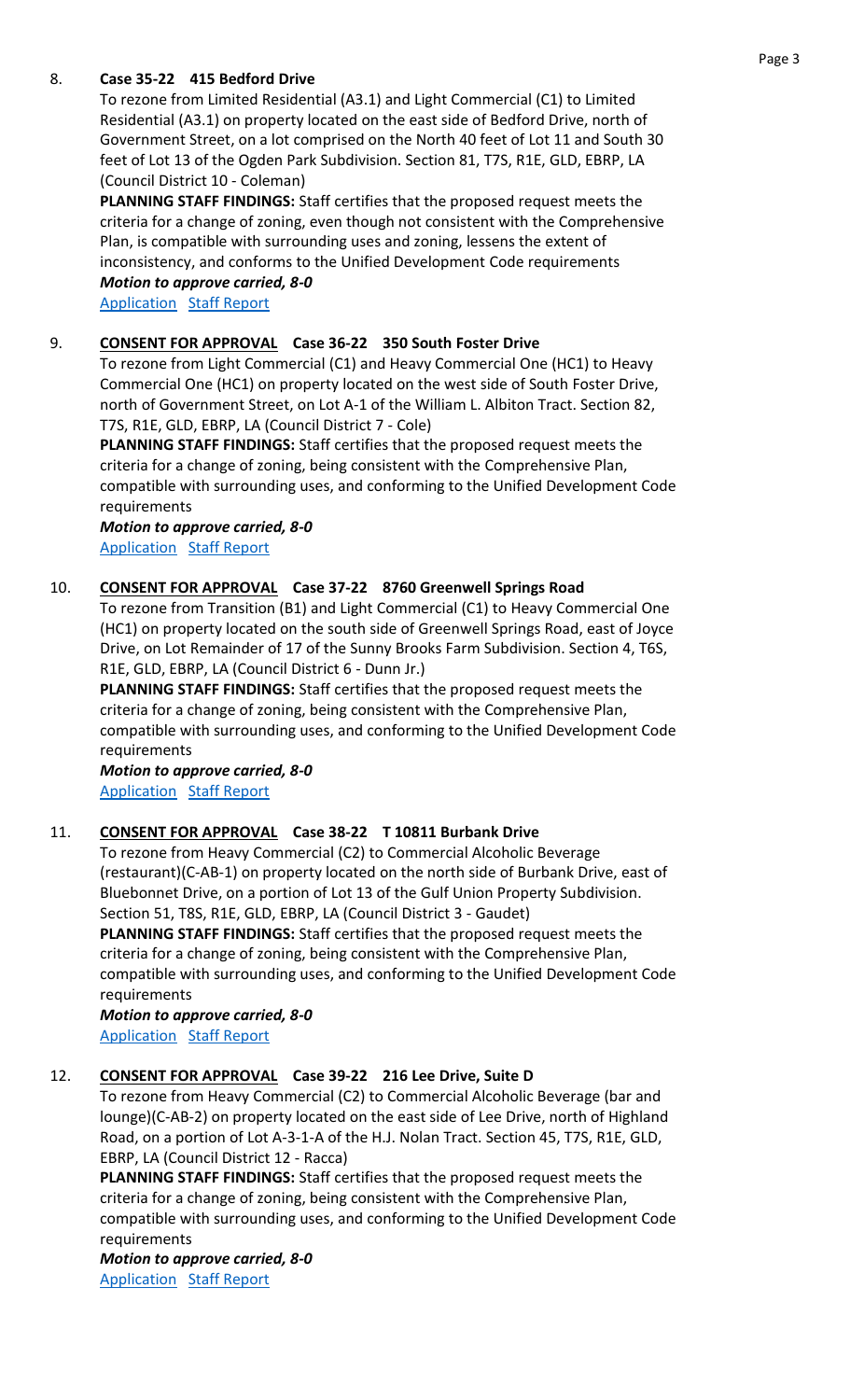## 13. **Case 40-22 1700 Government Street**

To rezone from Heavy Commercial (C2) to Commercial Alcoholic Beverage (bar and lounge)(C-AB-2) on property located on the south side of Government Street, east of South 17th Street, on a portion of Lots 1 and 7 of Rosedale, Square 1. Section 74, T7S, R1W, GLD, EBRP, LA (Council District 10 - Coleman)

**PLANNING STAFF FINDINGS:** Staff certifies that the proposed request meets the criteria for a change of zoning, being consistent with the Comprehensive Plan, compatible with surrounding uses, and conforming to the Unified Development Code requirements

*Motion to approve carried, 8-0*  **[Application](http://hdlegisuite.brgov.com/attachments/2022/Case%2040-22_7449D5B0.pdf) [Staff Report](http://hdlegisuite.brgov.com/attachments/2022/CASE%2040-22sr_470BF3EA.pdf)** 

## 14. **CONSENT FOR APPROVAL Case 41-22 8316 Picardy Avenue**

To rezone from Light Industrial (M1) to Heavy Commercial Two (HC2) on property located on the south side of Picardy Avenue, east of Mancuso Lane, on Tract BB-1-B-2 of the B.F. Carroll and Anderson Dunham Property. Section 55, T7S, R1E, GLD, EBRP, LA (Council District 11 - Adams)

**PLANNING STAFF FINDINGS:** Staff certifies that the proposed request meets the criteria for a change of zoning, being consistent with the Comprehensive Plan, compatible with surrounding uses, and conforming to the Unified Development Code requirements

*Motion to approve carried, 8-0*  [Application](http://hdlegisuite.brgov.com/attachments/2022/Case-41-22_99877EF9.pdf) [Staff Report](http://hdlegisuite.brgov.com/attachments/2022/CASE%2041-22sr_D3DEFCBB.pdf)

## 15. **ISPUD-2-22 D'Unne Terre**

To rezone from Single Family Residential (A1) to Infill Small Planned Unit Development (ISPUD) for proposed low density single family residential development on property located on the east side of South Ardenwood Drive, north of Glenwood Drive, on the Mary C. Wall and Ethel Mary Allen Tracts of the former William Odom Property. Section 82, T7S, R1E, GLD, EBRP, LA (Council District 7 - Cole)

**PLANNING STAFF FINDINGS:** Staff certifies that the proposed request meets the minimum criteria for an Infill Small Planned Unit Development, being consistent with the Comprehensive Plan, compatible with surrounding uses, and conforming to Unified Development Code requirements

*Motion to approve carried, 9-0* 

**[Application](http://hdlegisuite.brgov.com/attachments/2022/ISPUD-2-22_C9C8890D.pdf) [Staff Report](http://hdlegisuite.brgov.com/attachments/2022/ISPUD-2-22sr_3D0EDCE0.pdf) [Plans](http://hdlegisuite.brgov.com/attachments/2022/ISPUD-2-22%20PLANS_C9202F2B.pdf)** 

## 16. **CONSENT FOR APPROVAL SPUD-4-13 Kenilworth School (formerly Crawfish Aquatics)**

Proposed educational institution on property located on the west side of Siegen Lane, north of Perkins Road, on Lot F-4 of the Louis B. Kleinpeter Property. Section 55, T8S, R1E, GLD, EBRP, LA (Council District 11 - Adams)

**PLANNING STAFF FINDINGS:** Staff certifies that the proposed request meets the minimum criteria for a Small Planned Unit Development, being consistent with the Comprehensive Plan, compatible with the surrounding uses and conforming to Unified Development Code requirements

*Motion to approve carried, 8-0*  **[Application](http://hdlegisuite.brgov.com/attachments/2022/SPUD-4-13_EB723DC4.pdf) [Staff Report](http://hdlegisuite.brgov.com/attachments/2022/SPUD-4-13sr_A9D20352.pdf) [Plans](http://hdlegisuite.brgov.com/attachments/2022/SPUD-4-13%20PLANS_EE455E8D.pdf)** 

### 17. **CONSENT FOR DEFERRAL PUD-1-94 Citiplace, Concept Plan Revision 8**

Proposed change on Phase V to allow for hotel use on property located on the south side of Corporate Boulevard, north of Interstate 10, on Lots A, C, D, E, F, G, JTS-1-A-1, JTS-1-B-1, JTS-A-D-1-A, JTS-1-D-1-B, JTS-1-C-1-A, L-1-A, L-2-A, L-2-B, M-1-A, N-1-A, N-1- B of the Cedar Lodge Plantation Property. Section 93, T7S, R1E, GLD, EBRP, LA (Council District 11 - Adams)

*Deferred to July 18 by Councilmember Adams* **[Application](http://hdlegisuite.brgov.com/attachments/2022/PUD-1-94%20CP%20REV8_785B4310.pdf) [Staff Report](http://hdlegisuite.brgov.com/attachments/2022/PUD-1-94sr_DA109BE.pdf) [Plans](http://hdlegisuite.brgov.com/attachments/2022/PUD-1-94%20PLANS_838A988F.pdf)**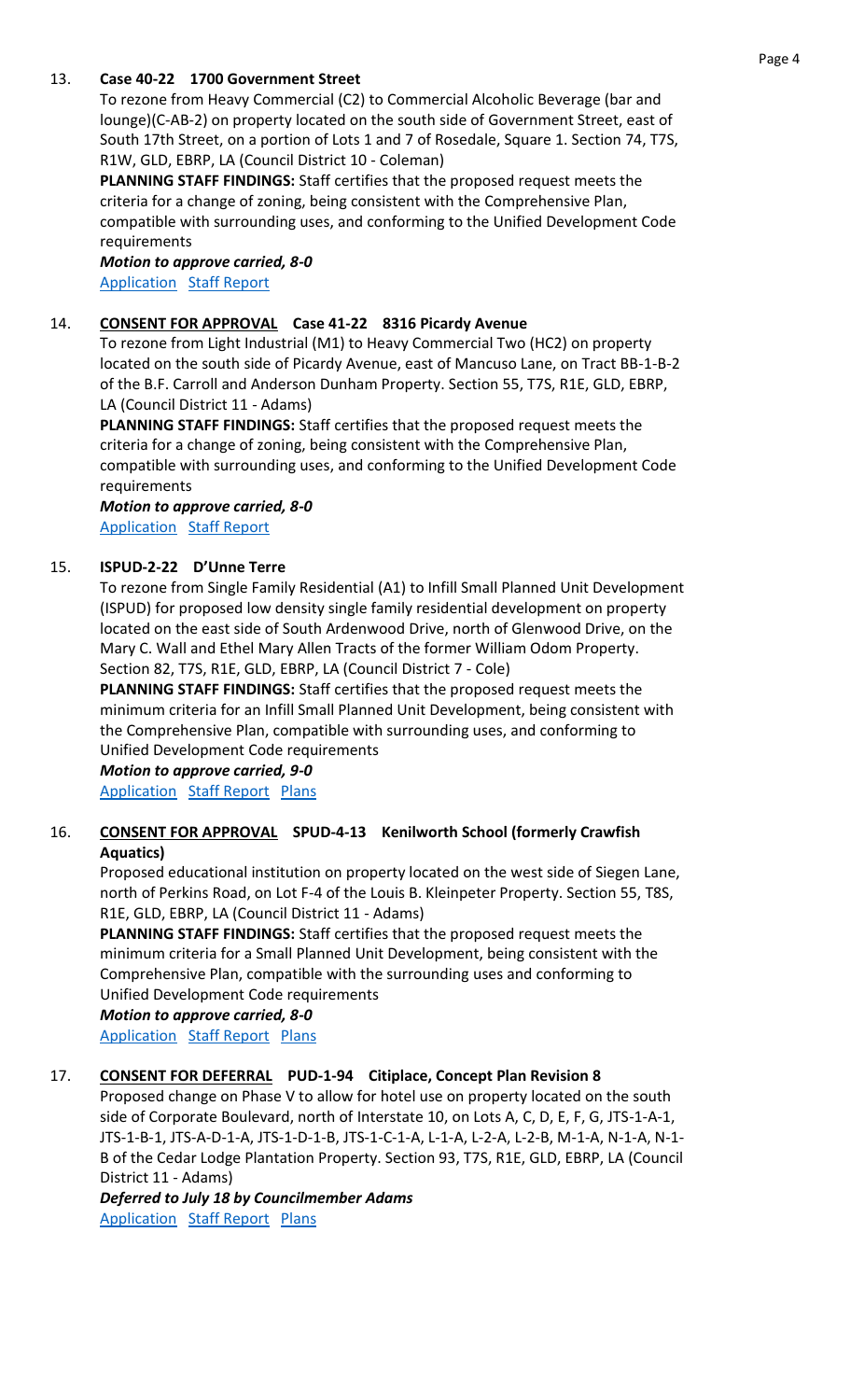# 18. **CONSENT FOR APPROVAL PUD-17-06 The Preserve at Harveston, Concept Plan Revision 4**

Proposed changes to add exterior vehicular access locations and Commercial Alcoholic Beverage (bar and lounge)(C-AB-2) uses on property located east of the intersection of Bluebonnet Boulevard and Nicholson Drive, on Tracts V, W, X, Y-1-A, Y-1-B, Z, A-1, SS-4-A and SS-5-A of the Longwood and Burtville Plantation Property; and The Preserve at Harveston, Phase 1, Parts 1 through 3B. Sections 44, 50, 51 and 53, T8S, R1E, GLD, EBRP, LA (Council District 3 - Gaudet)

**PLANNING STAFF FINDINGS:** Staff certifies that the proposed request meets the minimum criteria for a Planned Unit Development, being consistent with the Comprehensive Plan, compatible with surrounding uses, and conforming to Unified Development Code requirements

*Related to PUD-17-06, FDP Revision 1*

*Motion to approve carried, 8-0*  [Application](http://hdlegisuite.brgov.com/attachments/2022/PUD-17-06%20CP%20REV4_E36DDA40.pdf) [Staff Report](http://hdlegisuite.brgov.com/attachments/2022/PUD-17-06%20CP_REV4sr_DF6DC60.pdf) [Plans](http://hdlegisuite.brgov.com/attachments/2022/PUD-17-06%20CP%20REVISION%204%20PLANS_98738BD9.pdf)

### 19. **CONSENT FOR APPROVAL PUD-17-06 Phases 4, 5, 6, 7, 9, II, IV and VI, The Preserve at Harveston, Final Development Plan Revision 1**

Proposed change to add internal streets and acreage on property located on the north side of Bluebonnet Boulevard, west of Harveston Way, on Tracts W and X of the Longwood and Burtville Plantations. Sections 44 and 51, T8S, R1E, GLD, EBRP, LA (Council District 3 - Gaudet)

**PLANNING STAFF FINDINGS:** Staff certifies that the proposed request is consistent with the approved Concept Plan and meets the minimum criteria of the Planned Unit Development, being consistent with the Comprehensive Plan, compatible with surrounding uses, and conforming to Unified Development Code requirements *Related to PUD 17-06, Concept Plan, Revision 8 but does not require Metro Council approval*

*Motion to approve carried, 8-0*  [Application](http://hdlegisuite.brgov.com/attachments/2022/PUD-17-06%20FDP%20REV1_798480D4.pdf) [Staff Report](http://hdlegisuite.brgov.com/attachments/2022/PUD-17-06_FDPsr_FFEF28D4.pdf) [Plans](http://hdlegisuite.brgov.com/attachments/2022/PUD-17-06%20FDP%20PLANS_F4027F55.pdf)

## **THESE ITEMS REQUIRE ONLY PLANNING COMMISSION APPROVAL AND WILL NOT GO ON TO COUNCIL FOR ACTION**

#### 20. **CONSENT FOR APPROVAL PUD-3-13 Guerilla Warfare Paintball, Final Development Plan**

Proposed outdoor commercial recreation facility on property located on the east side of Joor Road, south of Mickens Road, on a portion of an undesignated 74.64 acre tract of the remainder of the A. LeBlanc Property. Section 47, T6S, R1E, GLD, EBRP, LA (Council District 5 - Hurst)

**PLANNING STAFF FINDINGS:** Staff certifies that the proposed request is consistent with the approved Concept Plan and meets the minimum criteria of the Planned Unit Development, being consistent with the Comprehensive Plan, compatible with surrounding uses, and conforming to Unified Development Code requirements *Motion to approve carried, 8-0* 

[Application](http://hdlegisuite.brgov.com/attachments/2022/PUD-3-13%20FDP_2AAEA7A8.pdf) [Staff Report](http://hdlegisuite.brgov.com/attachments/2022/PUD-3-13sr_99970FF.pdf) [Plans](http://hdlegisuite.brgov.com/attachments/2022/PUD-3-13%20PLANS_99AC3152.pdf)

## 21. **CONSENT FOR APPROVAL PUD-2-00 Waffle House, Burbank University, Final Development Plan**

Proposed restaurant on property located on the north side of West Lee Drive, west of Bere Lane, on Tract A-3-5 of the Nelson Tract. Section 36, T7S, R1W, GLD, EBRP, LA (Council District 12 - Racca)

**PLANNING STAFF FINDINGS:** Staff certifies that the proposed request is consistent with the approved Concept Plan and meets the minimum criteria of the Planned Unit Development, being consistent with the Comprehensive Plan, compatible with surrounding uses, and conforming to Unified Development Code requirements

*Motion to approve carried, 8-0*  **[Application](http://hdlegisuite.brgov.com/attachments/2022/PUD-2-00%20FDP%20revised_F5606750.pdf) [Staff Report](http://hdlegisuite.brgov.com/attachments/2022/PUD-2-00sr_15005ACA.pdf) [Plans](http://hdlegisuite.brgov.com/attachments/2022/PUD-2-00%20PLANS_4ECDF3EF.pdf)**